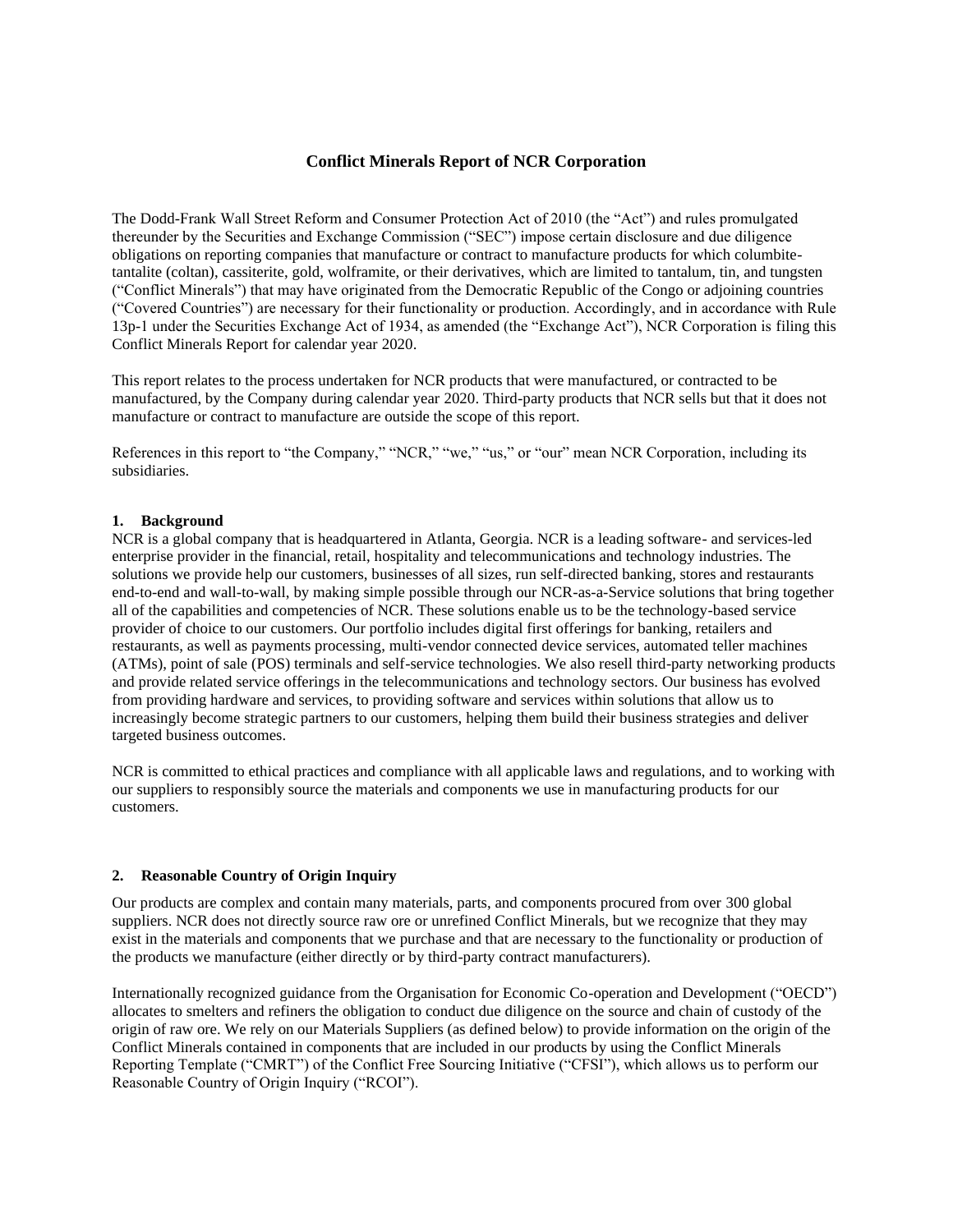The Company conducted, in good faith, an RCOI for the year ended December 31, 2020 that was reasonably designed to determine whether any of our necessary Conflict Minerals originated in the Covered Countries, or were not from recycled or scrap sources. Based on our RCOI, we were unable to determine that, during the year ended December 31, 2020, any of our necessary Conflict Minerals either (a) did not originate in the Covered Countries or (b) were from recycled or scrap sources.

## **3. Due Diligence**

In connection with our RCOI, NCR exercised due diligence on the sourcing and chain of custody of our necessary Conflict Minerals. Consistent with the Act and based on internationally recognized guidance from the OECD, the Company has designed its Conflict Minerals due diligence program for the purposes of: (i) identifying and assessing risks in our supply chain; (ii) developing and implementing a strategy to respond to identified risks, and (iii) reporting on the results of our supply chain due diligence.

NCR relies on supply chain transparency as a critical element of its due diligence program to comply with its disclosure obligations with respect to Conflict Minerals. The process of tracing Conflict Minerals through the supply chain is dynamic and complex and begins with communication by the Company to its suppliers of materials, components, and products ("Materials Suppliers"). Overall, we seek to require our Materials Suppliers:

- To source materials from socially responsible suppliers and manufacturers;
- To undertake reasonable due diligence within their supply chains to determine the origin of the Conflict Minerals;
- To assist us in complying with the SEC regulations related to Conflict Minerals by providing all necessary disclosures/declarations; and
- To support supply chain changes required to eliminate from the products they supply to the Company any Conflict Minerals originating from the Covered Countries.

These goals are embodied in our Supplier Code of Conduct, which sets forth NCR's expectation that its suppliers will take steps to determine if their items contain Conflict Minerals and if so to implement processes to identify the sources of those Conflict Minerals and support efforts to eradicate the use of those Conflict Minerals that directly or indirectly finance or benefit armed groups in the Covered Countries. Our Supplier Code of Conduct can be found at: https://www.ncr.com/suppliers.

NCR sends annual communications to all of its Materials Suppliers requesting them to provide disclosure to the Company regarding their sourcing of Conflict Minerals. Particular attention is paid to key Materials Suppliers, and additional effort is made to facilitate timely receipt of a declaration. The results for this Conflict Minerals report were derived from 2020 data provided by our Materials Suppliers.

As described above with respect to the RCOI, we encourage our Materials Suppliers to use the CMRT developed by the CFSI, and a majority of responding Materials Suppliers used this template for the 2020 reporting year. The CMRT is specifically designed to facilitate the collection of sourcing information related to Conflict Minerals. In addition, it conforms to the methodologies defined by the OECD.

The CMRT prompts suppliers to disclose whether the products they manufacture or contract to manufacture contain Conflict Minerals that are necessary to the functionality or production of those products. Depending on the results of this assessment, suppliers may be required to disclose the origin of the Conflict Minerals as well as other data pertaining to their due diligence process. Finally, some suppliers choose to disclose the location where the Conflict Mineral was smelted and whether the individual smelter was certified by the CFSI pursuant to CFSI's Conflict-Free Smelter Program ("CFSP").

For the 2020 reporting year, approximately 41% of responding Materials Suppliers whose products contain Conflict Materials were unable to determine where those Conflict Materials were sourced. Of those responding Materials Suppliers who did provide completed information regarding the source of the Conflict Materials, the suppliers indicated that the Conflict Minerals contained in their products either were not sourced from the Covered Countries